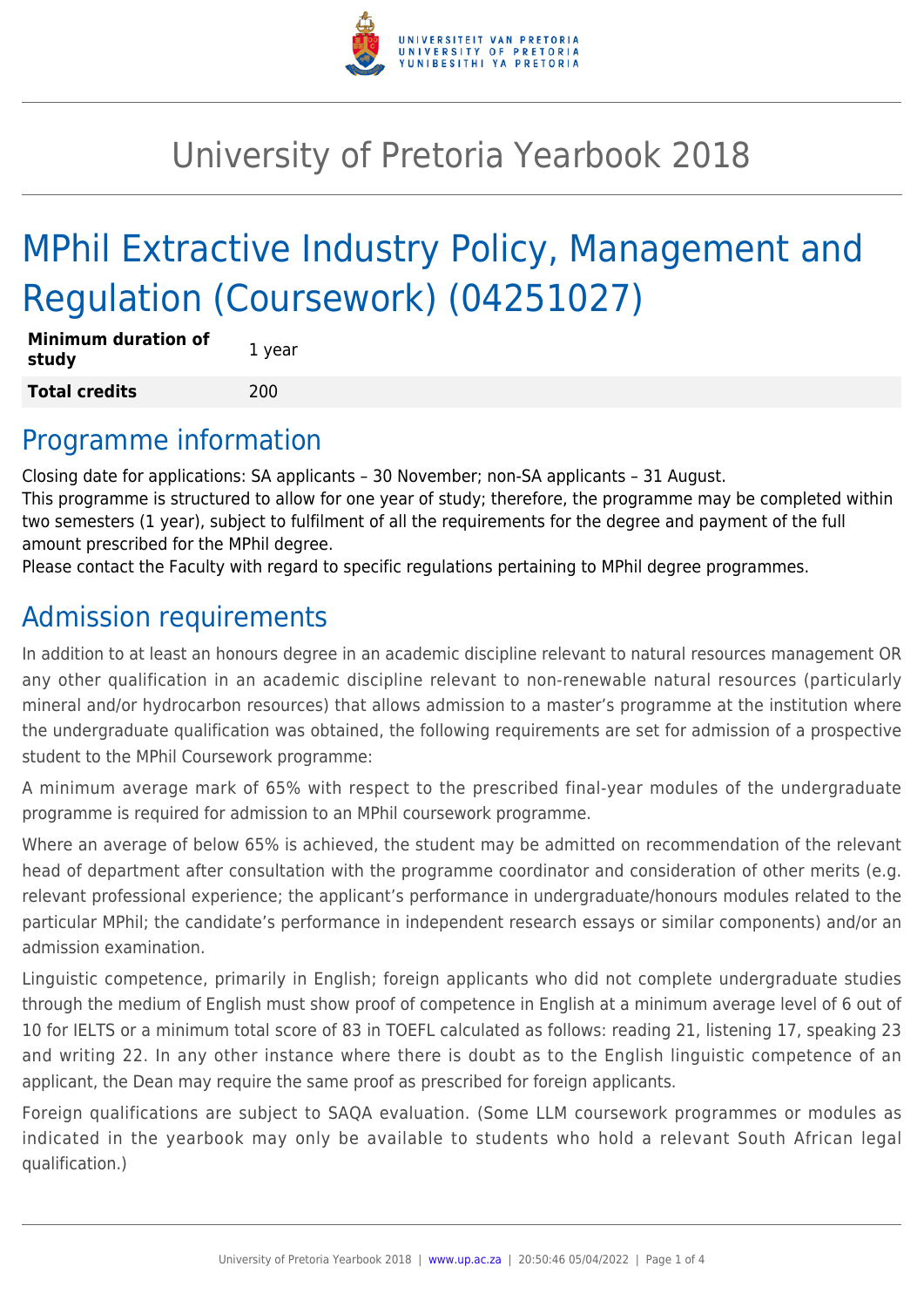

Even though a student may comply with the above requirements, the Dean may, on the recommendation of the head of department presenting a specific degree or module, refuse to accept a prospective student for any MPhil programme if such a student's performance in the chosen modules or field of study during undergraduate study was not satisfactory. Alternatively, the Dean could set additional requirements with a view to admission.

An admission examination may also be required in respect of a particular programme or module.

### Other programme-specific information

This is a selection-based programme and only selected applicants will be admitted to the programme. The mini-dissertation must comprise 13 000 to 15 000 words – including footnotes but excluding the table of contents and the bibliography. (The methodology and content of the mini-dissertation should reflect a multidisciplinary perspective on extractive industry policy, management and regulation.) Any request for an extension of the period for the submission of the mini-dissertation may only be granted by the Dean on recommendation of the Postgraduate Committee.

## Research information

The relevant head of department must recommend a supervisor and title for a mini-dissertation and these must be approved by the Postgraduate Committee. The mini-dissertation must be assessed and finalised as set out in the Faculty Board-approved LLM Policy Document. Mini-dissertations, where required, must be submitted in the format determined by the supervisor and approved by the Postgraduate Committee. The supervisor may likewise and subject to the approval of the Postgraduate Committee determine the research topic and the scope of the proposed research.

### Pass with distinction

For the degree to be awarded with distinction a student must obtain an average of at least 75% for all the coursework modules together, as well as a minimum of 75% for the mini-dissertation. The modules must have been written for the first time.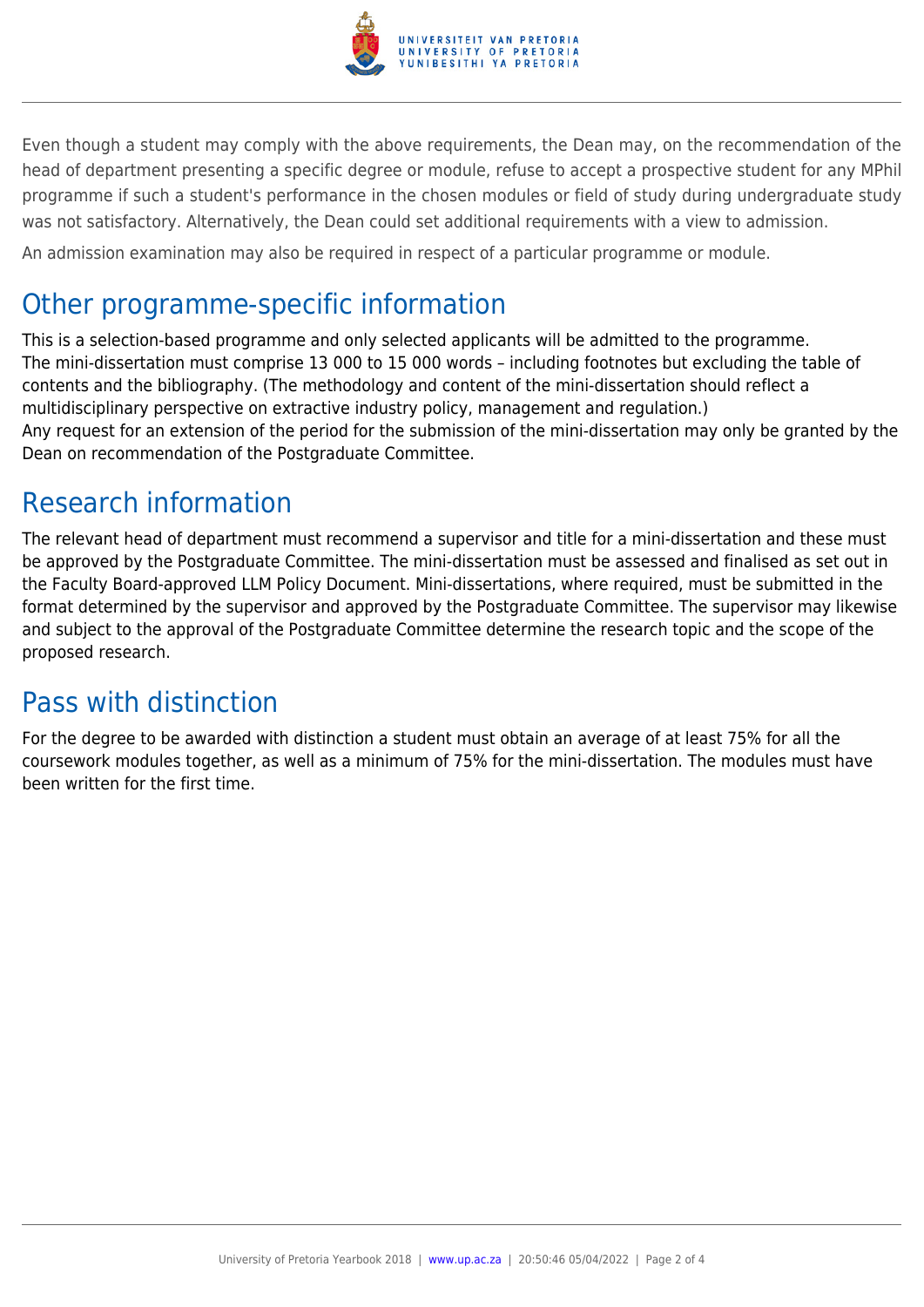

#### Curriculum: Year 1

#### **Minimum credits: 200**

#### **Core modules**

[Rights to and regulation of natural resources 801](https://www.up.ac.za/yearbooks/2018/modules/view/EIL 801) (EIL 801) - Credits: 30.00 [Sustainability aspects of extractive industries 802](https://www.up.ac.za/yearbooks/2018/modules/view/EIL 802) (EIL 802) - Credits: 30.00 [The South Africa Mineral and Petroleum Resources Development Act 803](https://www.up.ac.za/yearbooks/2018/modules/view/EIL 803) (EIL 803) - Credits: 30.00 [International law aspects of extractive industries 804](https://www.up.ac.za/yearbooks/2018/modules/view/EIL 804) (EIL 804) - Credits: 30.00 [Civil law liability for extractive industry activities 805](https://www.up.ac.za/yearbooks/2018/modules/view/EIL 805) (EIL 805) - Credits: 30.00 [Socio-economic development and management of non-renewable natural resources 812](https://www.up.ac.za/yearbooks/2018/modules/view/EIL 812) (EIL 812) - Credits: 30.00 [Mini-dissertation 800](https://www.up.ac.za/yearbooks/2018/modules/view/MND 800) (MND 800) - Credits: 100.00 [Research methodology 801](https://www.up.ac.za/yearbooks/2018/modules/view/RHP 801) (RHP 801) - Credits: 5.00 [Research proposal 803](https://www.up.ac.za/yearbooks/2018/modules/view/RHP 803) (RHP 803) - Credits: 5.00